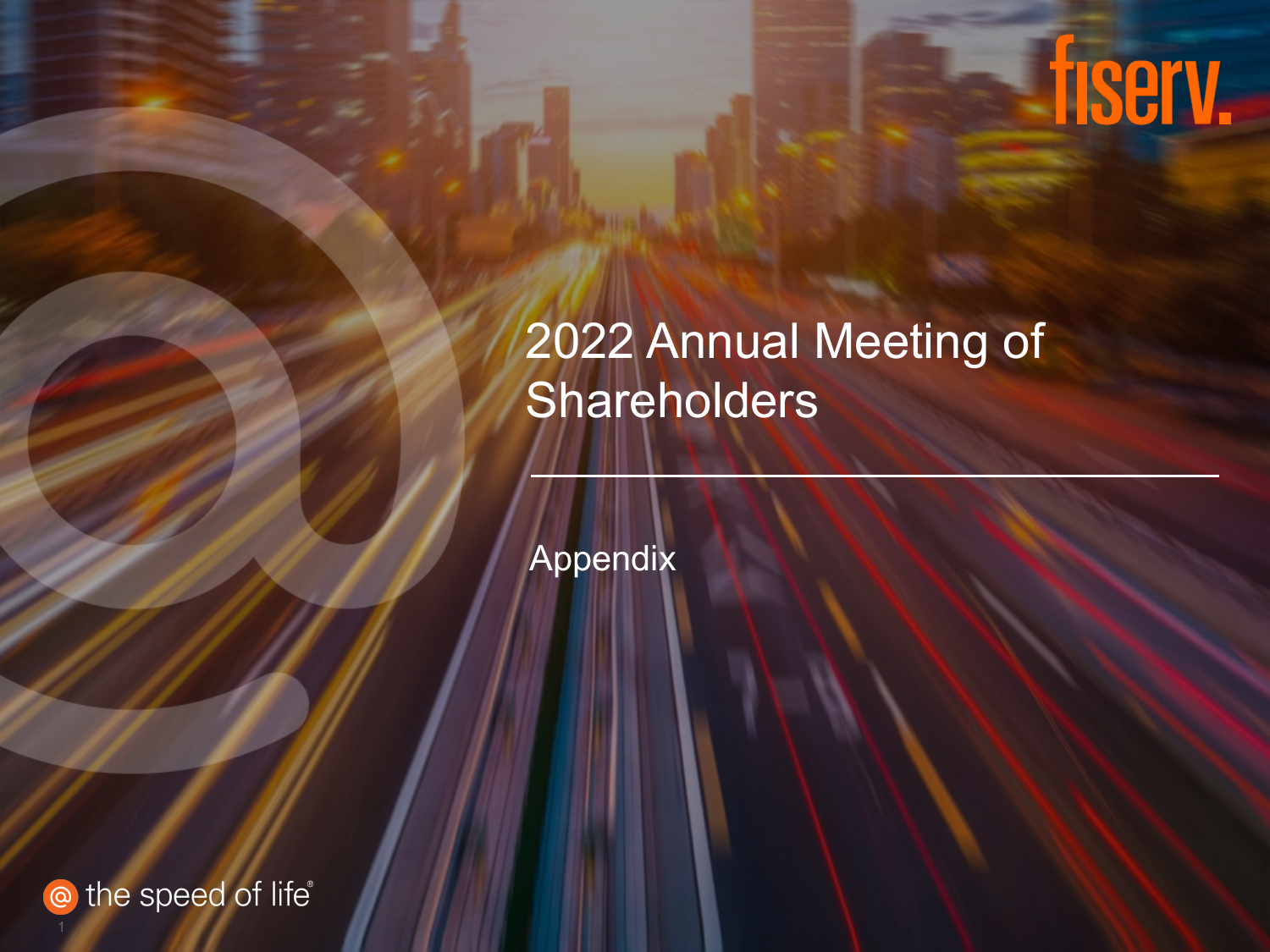#### Forward-Looking Statements

During the meeting, we may make "forward-looking statements" intended to qualify for the safe harbor from liability established by the Private Securities Litigation Reform Act of 1995. Forward-looking statements include those that express a plan, belief, expectation, estimation, anticipation, intent, contingency, future development or similar expression, and can generally be identified as forward-looking because they include words such as "believes," "anticipates," "expects," "could," "should" or words of similar meaning. Statements regarding our future financial performance or that describe our future plans, objectives or goals are also forward-looking statements. Forward-looking statements are subject to assumptions, risks and uncertainties that may cause actual results to differ materially from those contemplated by such forward-looking statements. The factors that could cause our actual results to differ materially include, among others, the following, many of which may continue to be amplified by the COVID-19 pandemic: the duration and intensity of the COVID-19 pandemic, including how quickly the global economy recovers from the impact of the pandemic; governmental and private sector responses to the COVID-19 pandemic and the impact of such responses on us; the impact of the COVID-19 pandemic on our employees, clients, vendors, supply chain, operations and sales; our ability to compete effectively against new and existing competitors and to continue to introduce competitive new products and services on a timely, cost-effective basis; changes in customer demand for our products and services; the ability of our technology to keep pace with a rapidly evolving marketplace; the successful management of our merchant alliances, some of which are not controlled by us; the impact of a security breach or operational failure on our business including disruptions caused by other participants in the global financial system; the failure of our vendors and merchants to satisfy their obligations; the successful management of credit and fraud risks in our business and merchant alliances; changes in local, regional, national and international economic or political conditions and the impact they may have on us and our customers; the effect of proposed and enacted legislative and regulatory actions affecting us or the financial services industry as a whole; our ability to comply with government regulations and applicable card association and network rules; the protection and validity of intellectual property rights; the outcome of pending and future litigation and governmental proceedings; our ability to successfully identify, complete and integrate acquisitions, and to realize the anticipated benefits associated with the same; the impact of our strategic initiatives; our ability to attract and retain key personnel; volatility and disruptions in financial markets that may impact our ability to access preferred sources of financing and the terms on which we are able to obtain financing or increase our costs of borrowing; adverse impacts from currency exchange rates or currency controls; changes in corporate tax and interest rates; and other factors included in "Risk Factors" in our Annual Report on Form 10-K for the year ended December 31, 2021 and in other documents that we file with the Securities and Exchange Commission, which are available at http:// www.sec.gov. You should consider these factors carefully in evaluating forward-looking statements and are cautioned not to place undue reliance on such statements, which speak only as of this meeting. We undertake no obligation to update forward-looking statements to reflect events or circumstances occurring after this meeting.

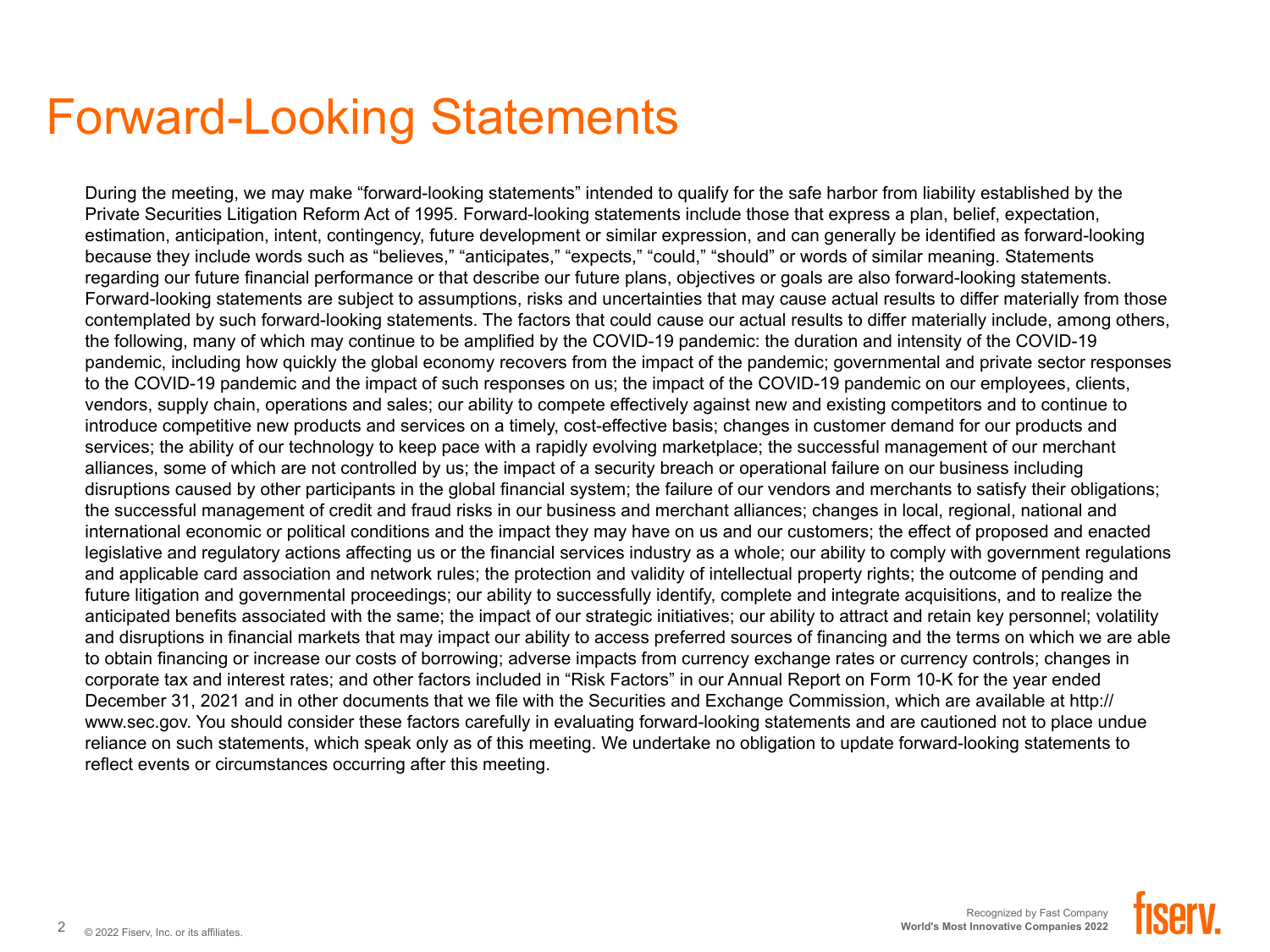#### Non-GAAP Financial Measures

This appendix includes the following unaudited non-GAAP financial measures: "adjusted revenue," "adjusted revenue growth," "organic revenue," "organic revenue growth," "adjusted operating income," "adjusted operating margin," "adjusted operating margin expansion," "adjusted net income," "adjusted earnings per share," and "adjusted earnings per share growth." Management believes that adjustments for certain non-cash or other items and the exclusion of certain pass-through revenue and expenses should enhance shareholders' ability to evaluate the company's performance, as such measures provide additional insights into the factors and trends affecting its business. Additional information about these measures and reconciliations to the nearest GAAP financial measures are provided in this appendix.

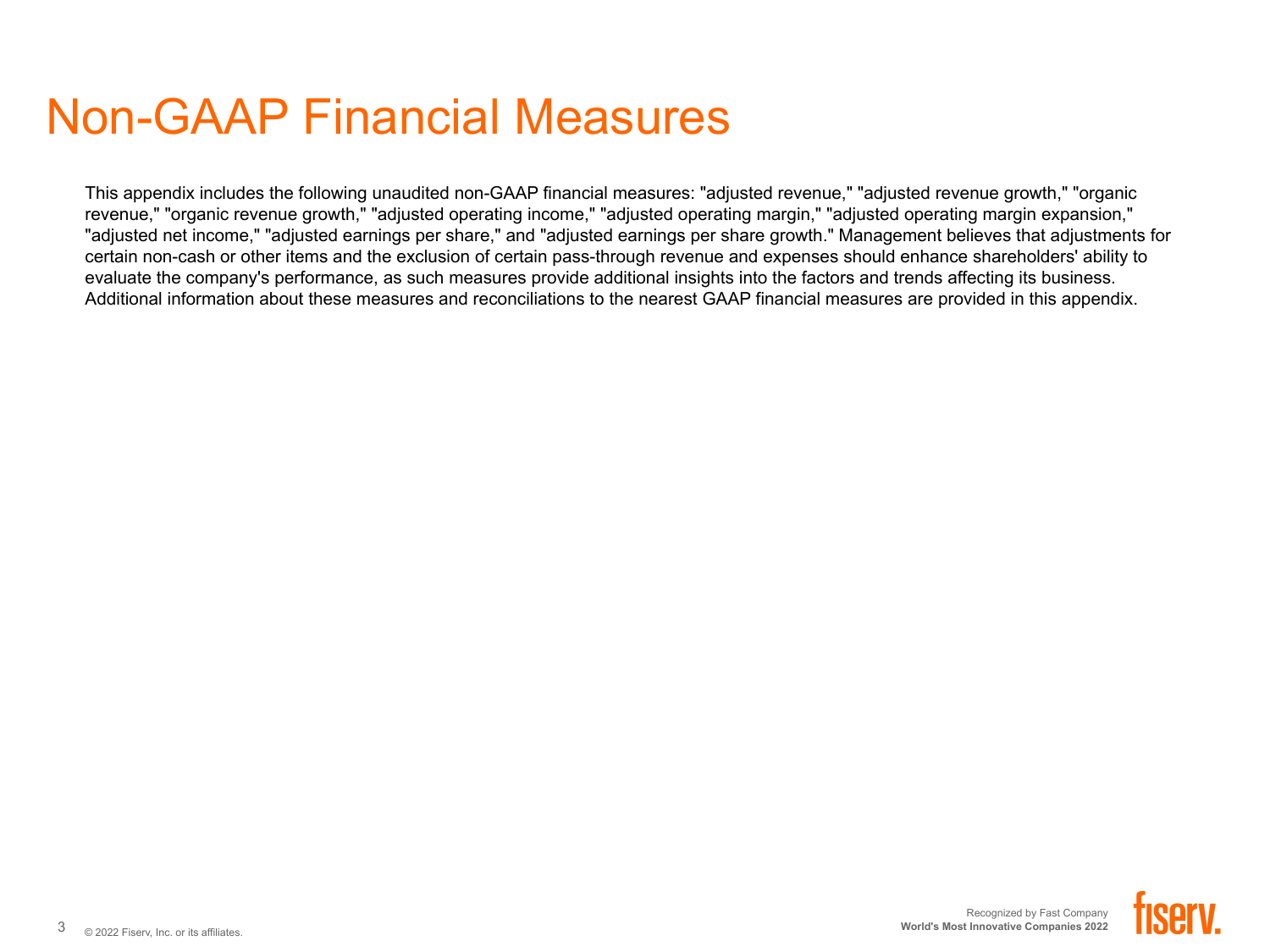## Adjusted Revenue and Adjusted Operating Income

|                                                       |     | <b>FY.21</b> |                         | <b>FY.20</b> |  |
|-------------------------------------------------------|-----|--------------|-------------------------|--------------|--|
| Revenue                                               | \$  | 16,226       | $\sqrt[6]{\frac{1}{2}}$ | 14,852       |  |
| Adjustments:                                          |     |              |                         |              |  |
| Output Solutions postage reimbursements               |     | (860)        |                         | (864)        |  |
| Deferred revenue purchase accounting adjustments      |     | 27           |                         | 46           |  |
| Merchant Services adjustment <sup>1</sup>             |     |              |                         | (126)        |  |
| Adjusted revenue                                      | \$  | 15,393       | \$                      | 13,908       |  |
| Operating income                                      | \$  | 2,288        | \$                      | 1,852        |  |
| Adjustments:                                          |     |              |                         |              |  |
| Merger and integration costs                          |     | 861          |                         | 902          |  |
| Severance costs                                       |     | 81           |                         | 108          |  |
| Amortization of acquisition-related intangible assets |     | 1,982        |                         | 2,024        |  |
| Merchant Services adjustment <sup>1</sup>             |     |              |                         | (59)         |  |
| Gain on sale of businesses                            |     |              |                         | (464)        |  |
| Adjusted operating income                             | \$. | 5,212        | \$                      | 4,363        |  |
| Operating margin                                      |     | 14.1 %       |                         | 12.5 %       |  |
| Adjusted operating margin                             |     | 33.9 %       |                         | 31.4 %       |  |
| Adjusted operating margin expansion                   |     | 250 bps      |                         |              |  |

\$ in millions, unaudited. Operating margin percentages are calculated using actual, unrounded amounts.

See page 3 for information regarding non-GAAP financial measures.

<sup>1</sup> Represents an adjustment primarily related to the company's joint venture with Bank of America. The Banc of America Merchant Services joint venture (BAMS) was dissolved effective July 1, 2020. The company owned 51% of BAMS and, through June 30, 2020, BAMS' financial results were 100% consolidated into the company's financial statements for GAAP reporting purposes. In connection with the dissolution of the joint venture, the company received a 51% share of the joint venture's value via an agreed upon contractual separation. In addition, the company will continue providing merchant processing and related services to Bank of America for its merchant clients. This non-GAAP adjustment reduces adjusted revenue and adjusted operating income by the joint venture revenue and expense that was not expected to be retained by the company upon dissolution and is partially offset by an increase to processing and services revenue.

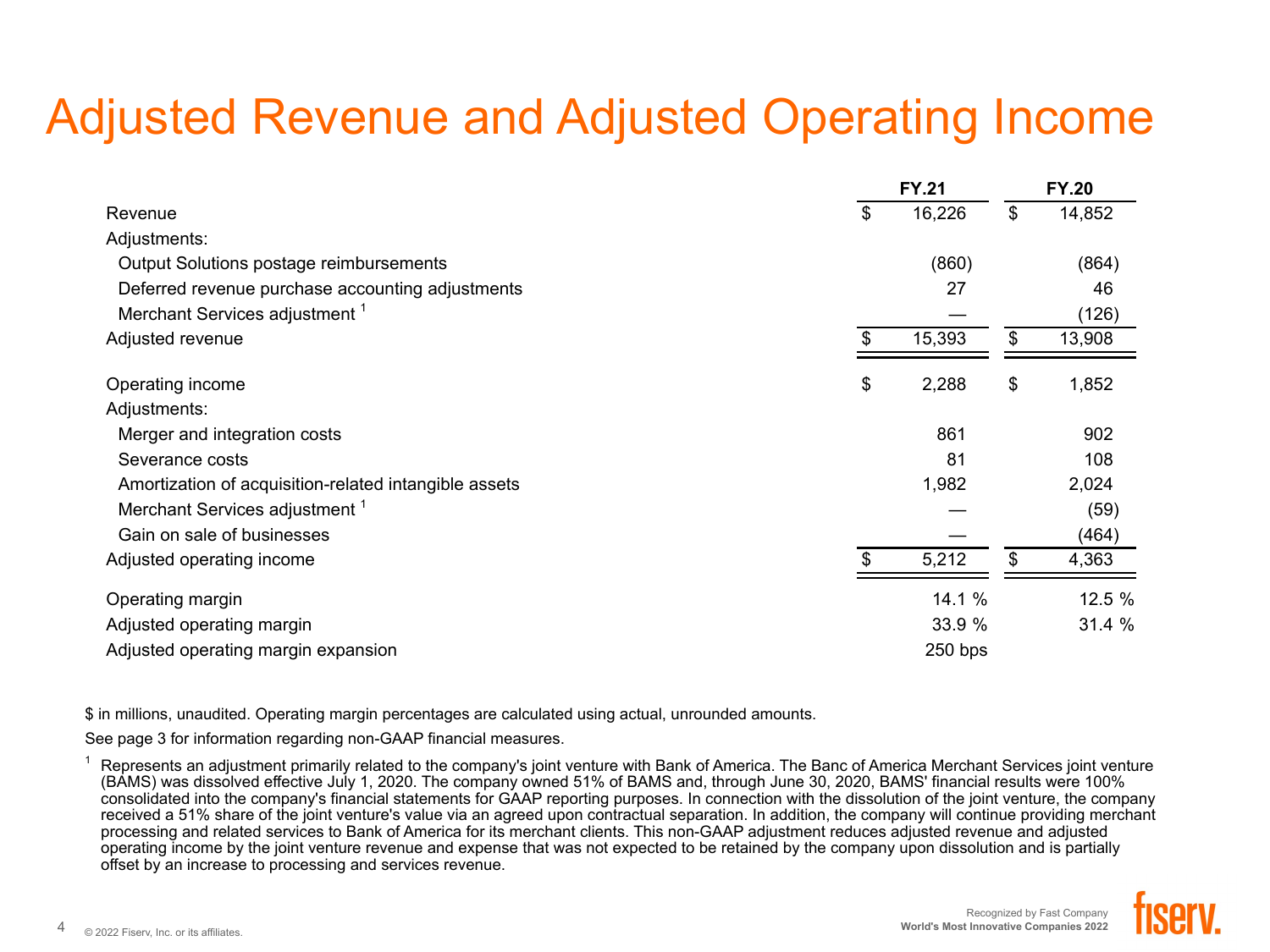## Adjusted and Organic Revenue

|                                                  | <b>FY.21</b> |    | <b>FY.20</b> | Growth |
|--------------------------------------------------|--------------|----|--------------|--------|
| Revenue                                          | \$<br>16,226 | S  | 14,852       | 9%     |
| Output solutions postage reimbursements          | (860)        |    | (864)        |        |
| Deferred revenue purchase accounting adjustments | 27           |    | 46           |        |
| Merchant Services adjustment <sup>1</sup>        |              |    | (126)        |        |
| Adjusted revenue                                 | 15,393       | S. | 13,908       | 11%    |
| Currency impact                                  | 6            |    |              |        |
| Acquisition adjustments                          | (39)         |    |              |        |
| Divestiture adjustments                          | (278)        |    | (298)        |        |
| Organic revenue <sup>2</sup>                     | 15,082       |    | 13,610       | 11%    |
|                                                  |              |    |              |        |

\$ in millions, unaudited. Revenue growth is calculated using actual, unrounded amounts. See page 3 for information regarding non-GAAP financial measures.

Represents an adjustment primarily related to the company's joint venture with Bank of America. The Banc of America Merchant Services joint venture (BAMS) was dissolved effective July 1, 2020. The company owned 51% of BAMS and, through June 30, 2020, BAMS' financial results were 100% consolidated into the company's financial statements for GAAP reporting purposes. In connection with the dissolution of the joint venture, the company received a 51% share of the joint venture's value via an agreed upon contractual separation. In addition, the company will continue providing merchant processing and related services to Bank of America for its merchant clients. This non-GAAP adjustment reduces adjusted revenue and adjusted operating income by the joint venture revenue and expense that was not expected to be retained by the company upon dissolution and is partially offset by an increase to processing and services revenue.

<sup>2</sup> Organic revenue growth is measured as the change in adjusted revenue (see page 4) for the current period excluding the impact of foreign currency fluctuations and revenue attributable to acquisitions and dispositions, divided by adjusted revenue from the prior period excluding revenue attributable to dispositions. Revenue attributable to dispositions also includes current and prior period revenue associated with merchants retained by the company from the Banc of America Merchant Services joint venture through the one year period following the joint venture's July 1, 2020 dissolution date, and transition services revenue within Corporate and Other. Currency impact is measured as the increase or decrease in adjusted revenue for the current period by applying prior period foreign currency exchange rates to present a constant currency comparison to prior periods.

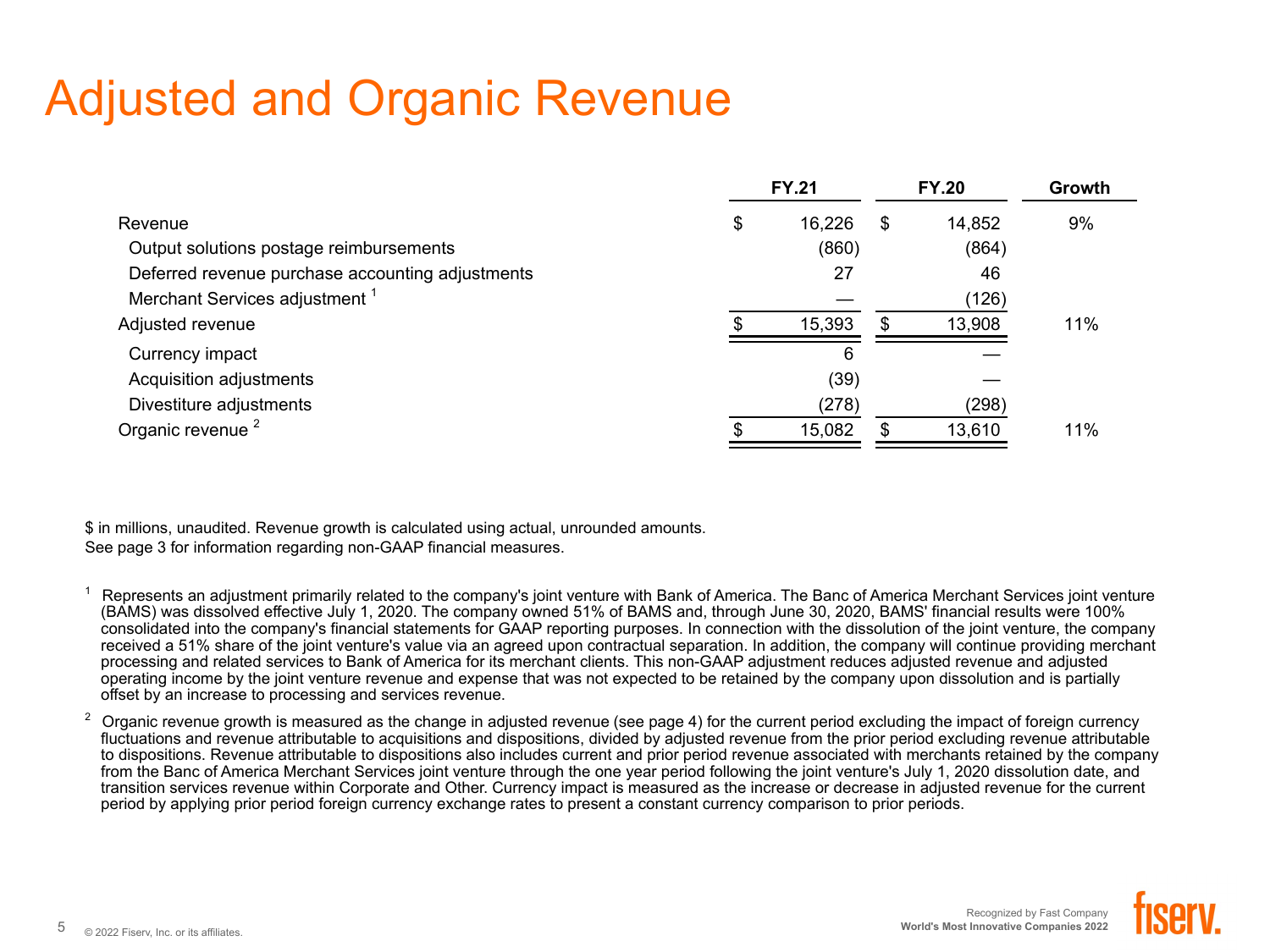# Adjusted Net Income and Adjusted EPS

|                                                                    | <b>FY.21</b> | <b>FY.20</b> |
|--------------------------------------------------------------------|--------------|--------------|
| GAAP net income attributable to Fiserv                             | \$<br>1,334  | \$<br>958    |
| Adjustments:                                                       |              |              |
| Merger and integration costs <sup>1</sup>                          | 865          | 902          |
| Severance costs <sup>2</sup>                                       | 81           | 108          |
| Amortization of acquisition-related intangible assets <sup>3</sup> | 1,982        | 2,024        |
| Non wholly-owned entity activities <sup>4</sup>                    | 51           | 94           |
| Tax impact of adjustments <sup>5</sup>                             | (685)        | (719)        |
| Gain on sale of businesses 6                                       |              | (464)        |
| Tax impact on gain on sale of businesses <sup>5</sup>              |              | 124          |
| Discrete tax items <sup>7</sup>                                    | 118          | (7)          |
| Adjusted net income                                                | \$<br>3,746  | \$<br>3,020  |
| <b>GAAP EPS attributable to Fiserv</b>                             | \$<br>1.99   | \$<br>1.40   |
| Adjustments - net of income taxes:                                 |              |              |
| Merger and integration costs <sup>1</sup>                          | 0.99         | 1.02         |
| Severance costs <sup>2</sup>                                       | 0.09         | 0.12         |
| Amortization of acquisition-related intangible assets <sup>3</sup> | 2.27         | 2.28         |
| Non wholly-owned entity activities <sup>4</sup>                    | 0.06         | 0.11         |
| Gain on sale of businesses 6                                       |              | (0.50)       |
| Discrete tax items <sup>7</sup>                                    | 0.18         | (0.01)       |
| <b>Adjusted EPS</b>                                                | 5.58         | \$<br>4.42   |
| GAAP EPS attributable to Fiserv growth                             | 42 %         |              |
| Adjusted EPS growth                                                | 26 %         |              |

\$ in millions, except per share amounts, unaudited. Earnings per share is calculated using actual, unrounded amounts.

See page 3 for information regarding non-GAAP financial measures.

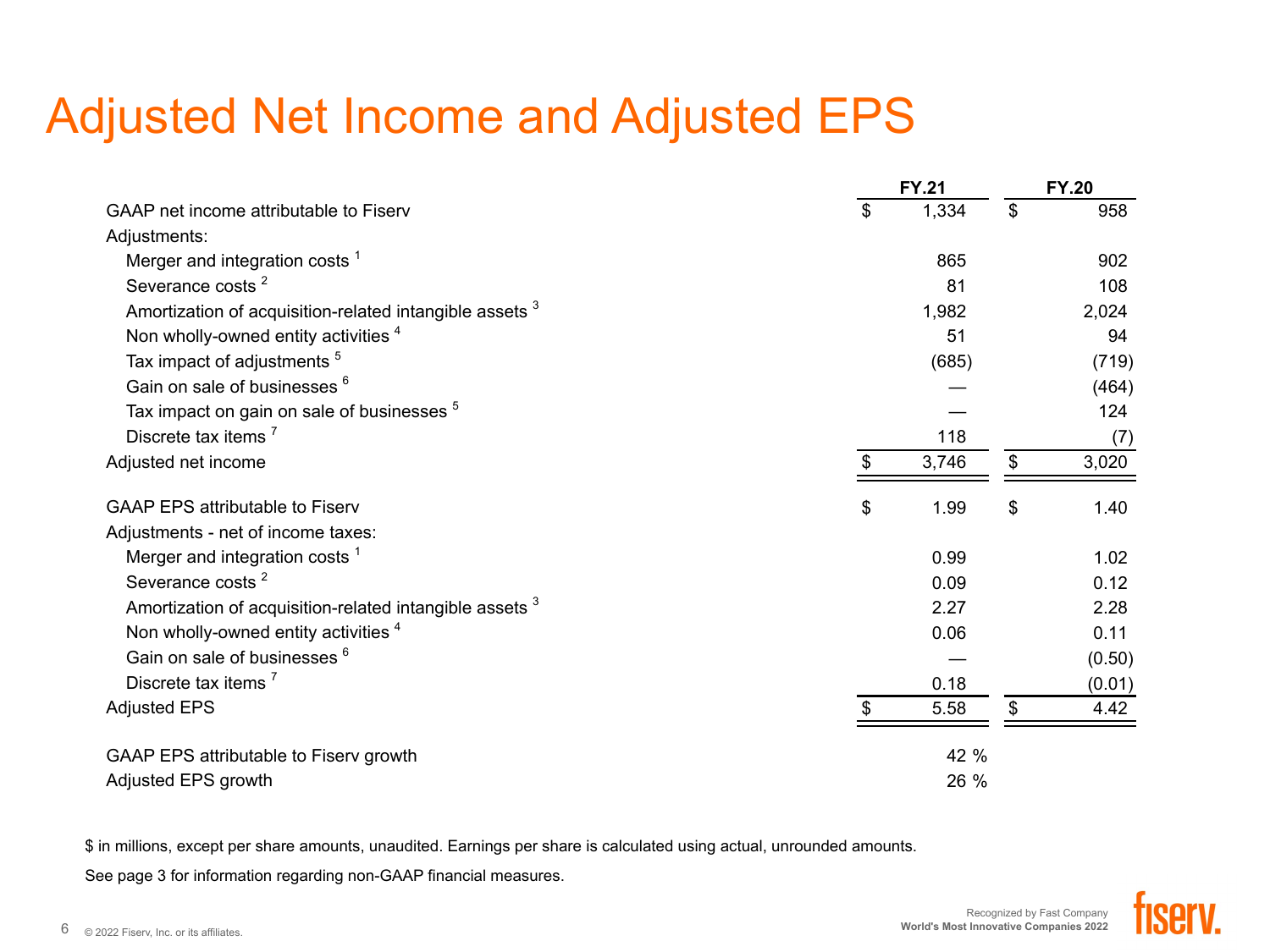## Adjusted Net Income and Adjusted EPS (cont.)

Represents acquisition and related integration costs incurred in connection with various acquisitions, primarily related to the First Data acquisition. First Data integration costs in 2021 primarily include \$370 million of third party professional service fees associated with integration activities; \$44 million of incremental share-based compensation, including the fair value of stock awards assumed by Fiserv; and \$277 million of other integration-related compensation costs. First Data integration costs in 2020 primarily include \$224 million of third party professional services fees associated with integration activities; \$165 million of incremental share-based compensation, including the fair value of stock awards assumed by Fiserv; \$137 million of other integration-related compensation costs; \$118 million of accelerated depreciation and amortization associated with the termination of certain vendor contracts; and \$124 million of non-cash impairment charges associated with the early exit of certain leased facilities. The company has completed the integration activities associated with the achievement of cost synergies related to the First Data acquisition as of December 31, 2021.

 $2$  Represents severance costs associated with the achievement of expense management initiatives, including those related to the First Data acquisition.

- <sup>3</sup> Represents amortization of intangible assets acquired through various acquisitions, including customer relationships, software/technology and trade names. This adjustment does not exclude the amortization of other intangible assets such as contract costs (sales commissions and deferred conversion costs), capitalized and purchased software, and financing costs and debt discounts. See additional information on page 8 for an analysis of the company's amortization expense.
- $4$  Represents the company's share of amortization of acquisition-related intangible assets at its unconsolidated affiliates, as well as the minority interest share of amortization of acquisition-related intangible assets at its subsidiaries in which the company holds a controlling financial interest. This adjustment during 2021 also includes net gains totaling \$98 million related to the fair value remeasurement and sale of certain equity investments.
- <sup>5</sup> The tax impact of adjustments is calculated using a tax rate of 23%, which approximates the company's annual effective tax rate, exclusive of the actual tax impacts associated with the gain on the sale of businesses.
- $6$  Represents the gain associated with the sale of a 60% interest in the Investment Services business in February 2020 and the dissolution of the Banc of America Merchant Services joint venture in July 2020.
- $^7$  Represents certain discrete tax items, such as foreign derived intangible income tax benefits from a subsidiary restructuring and the revaluation of deferred taxes due to a change in the respective statutory tax rates in the United Kingdom and Argentina.



Recognized by Fast Company